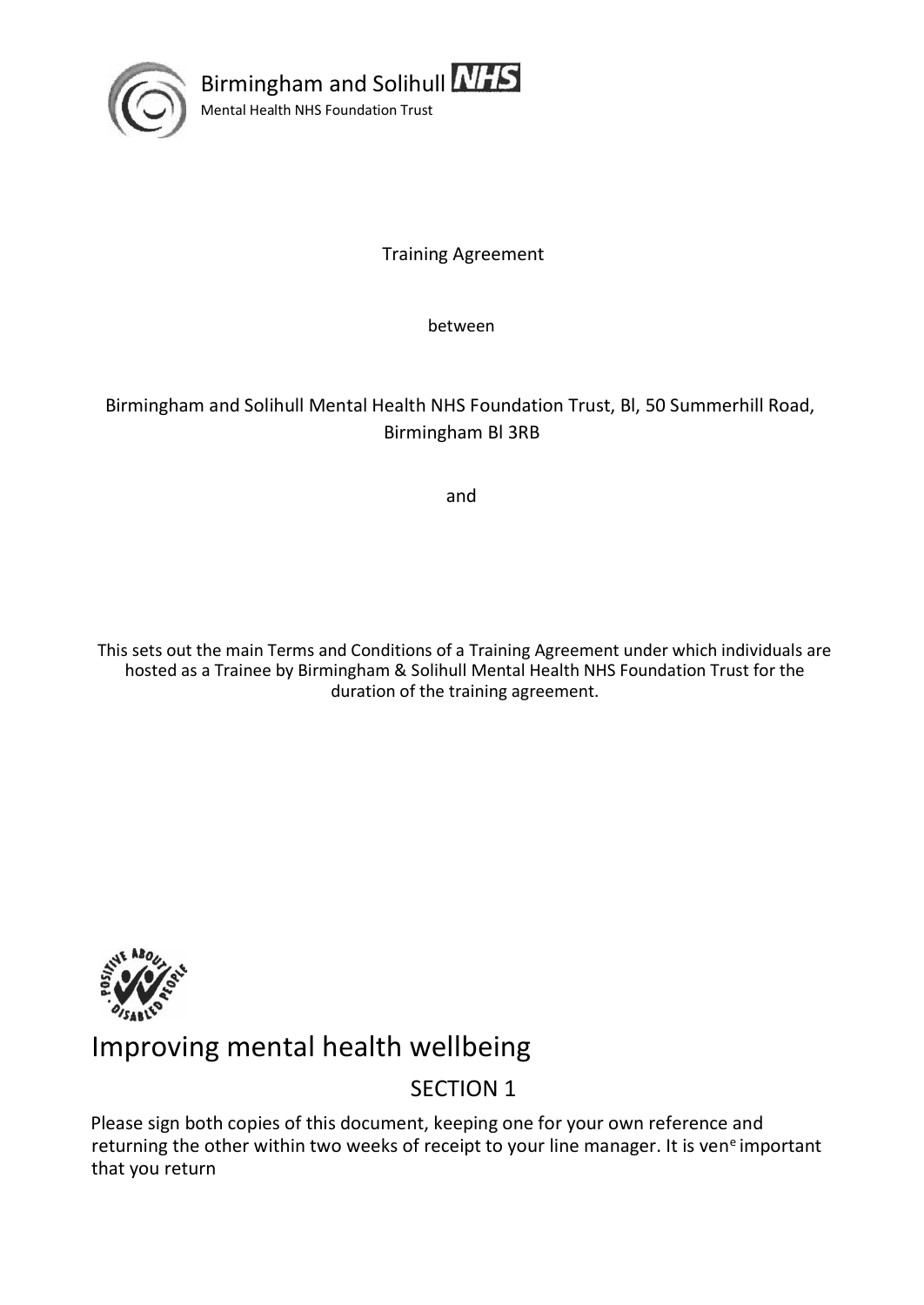the second copy as soon as possible. You are advised to read this document carefully and to take up any queries as early as possible.

You may be required to vary the pattern of your working week to meet the needs of the Trust. This will be at your manager's discretion with due notice being given.

| <b>Training Title</b>                        | <b>Trainee Clinical Psychologist</b> |
|----------------------------------------------|--------------------------------------|
| Qualification                                | <b>Clinical Psychology Doctorate</b> |
| Reporting To                                 |                                      |
| Location                                     | BI Trust HQ Admin Base               |
| Date of Appointment to Training<br>Agreement | $I-Ort-2018$                         |
| End Date of Training Agreement               | 30-Aug-2021                          |
| Hours Per Week                               | 37.5 hours per week                  |
| Salary                                       | 228,050 per annum, pro rata          |
| <b>Probation End Date</b>                    | 31-Mar-2019                          |

You may be required to vary the pattern of your working week to meet the needs of the Trust. This will be at your manager's discretion with due notice being given.

#### 1.Conditions of Training

1.1 You will be required to undertake a period of training and development and complete within the period specified in this training agreement, to obtain a qualification as set in SECTION 1.

#### 2.Training Terms and Funding

2.1 The period of your training agreement is set in SECTION 1. The current remuneration is set out in SECTION 1. You will be paid monthly.

2.2 Failure to complete academic and work-based outcomes required of the course may affect the trainee's training and subsequently your training agreement with the Trust may be terminated.

2.3 Trust trainees are expected to conduct themselves in a professional manner at all times whilst at college or at the Trust. To ensure professional standards are maintained the line manager will request information concerning conduct, attendance and academic achievement from the learning provider on a regular basis.

2.4 Trainees must follow Trust policy and guidelines at all times. A trainee may face disciplinary action if they fail to do so. Trainees are actively encouraged to liaise with their line manager if they are unsure about Trust guidelines and procedures.

The training agreement may be suspended for an interim period of time only in agreement with the line manager and training division, and in exceptional circumstances. It remains the responsibility of the individual being trained to immediately bring to the attention of the line manager any circumstance that may affect their ability to complete any component of the course.

#### 3. Probationary Period

3.1 For the first six months of your employment with the Trust you will be subject to a probationary period and your training contract may be terminated during this period at any time on one week's prior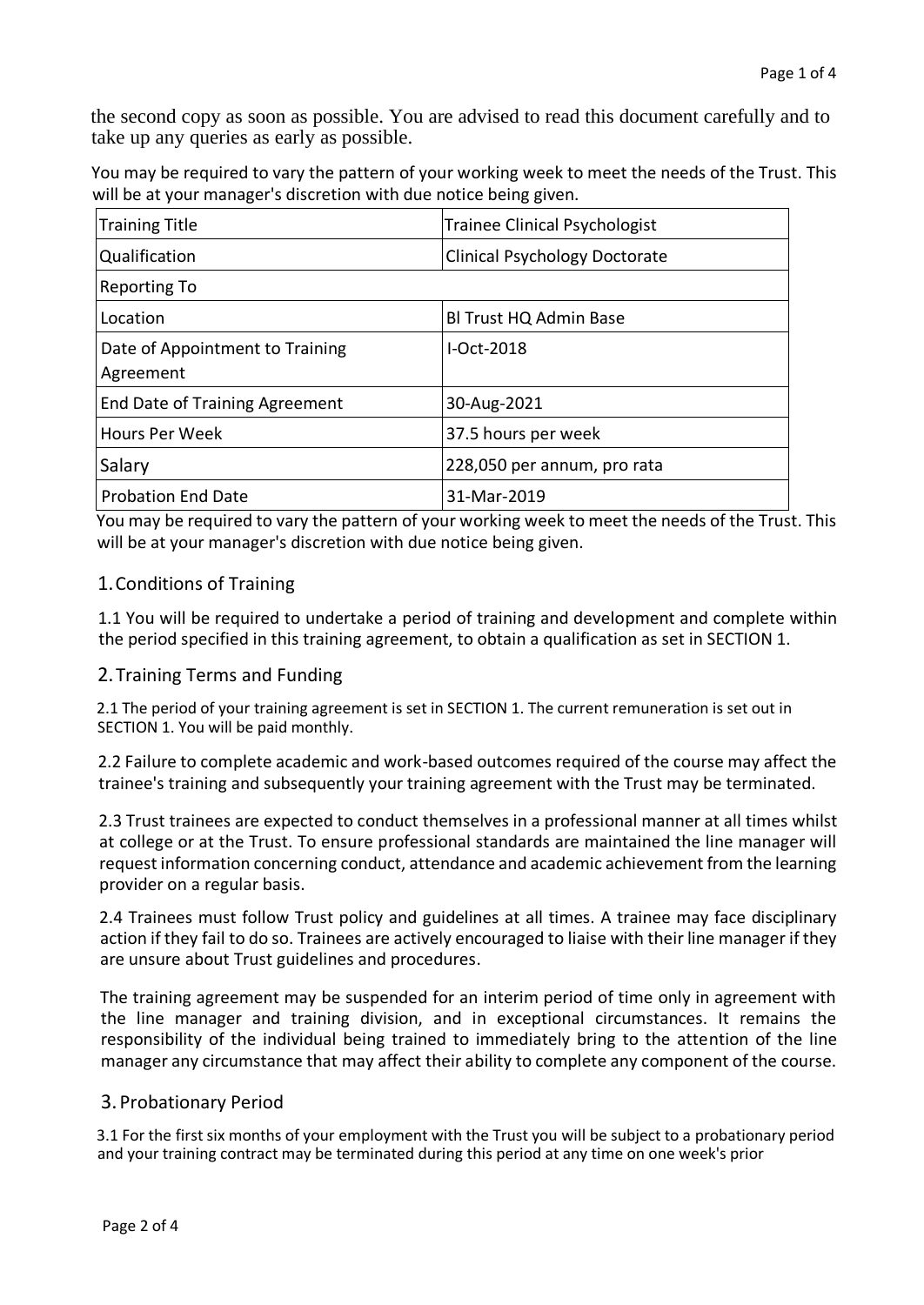notice, if your performance, conduct or attendance is unsatisfactory. During the probationary period your performance and suitability for continued training will be monitored. Your probationary period will end as set out in SECTION 1.

#### 4.Annual Leave

4.1 Annual Leave entitlement is determined under the Agenda for Change terms and conditions, which are outlined in the Trust Annual Leave policy.

| otal years of<br><b>HS Service</b> | Entitiement                                 |
|------------------------------------|---------------------------------------------|
| $0 - 5$ years                      | 27 days annual leave + 8<br>public holidays |
| 5 - 10 years                       | 29 days annual leave + 8<br>public holidays |
| Over 10 years                      | 33 days annual leave + 8<br>public holidays |

4.2 Any other types of leave (carer/special) must be agreed and appropriately authorised with the line Manager.

#### 5.Trainee responsibilities

5.1 Trainees must attend all academic and work based sessions as required by their chosen course. Episodes of sickness and absence must be reported in accordance with Trust and policies.

5.2 Trainees are encouraged to have an honest, open dialogue with their line manager and advise them of any difficulties they face as early as possible.

5.3 If the trainee chooses to discontinue their training then their training contract will cease and be classed as a resignation from the trainee agreement.

#### 6.Working Hours

6.1 Your normal working hours are set out in SECTION 1 (exclusive of meal times). You may be required to participate in any on-call rota/shift pattern operating within your placement area.

6.2 To meet the needs of the service, you may be required to be flexible in your approach to working patterns (internal rotation) details of which will be given to you by your placement area.

6.3 The Working Time Directive limits you working hours to an average of 48 per week. The weekly hours are averaged over a period of 17 weeks. Should you wish to work in excess of 48 hours per week you must request and sign an 'opt out' form. This form is an agreement to retain the right to work more than 48 hours. The agreement will last for 12 months and you may cancel it at any time by giving seven days' notice in writing to your line manager.

#### 7.Upon Completion

There is no automatic right to a permanent role at the end of the training period.

The training agreement will cease automatically at the end date (as quoted in SECTION 1) there will be no entitlement to redundancy.